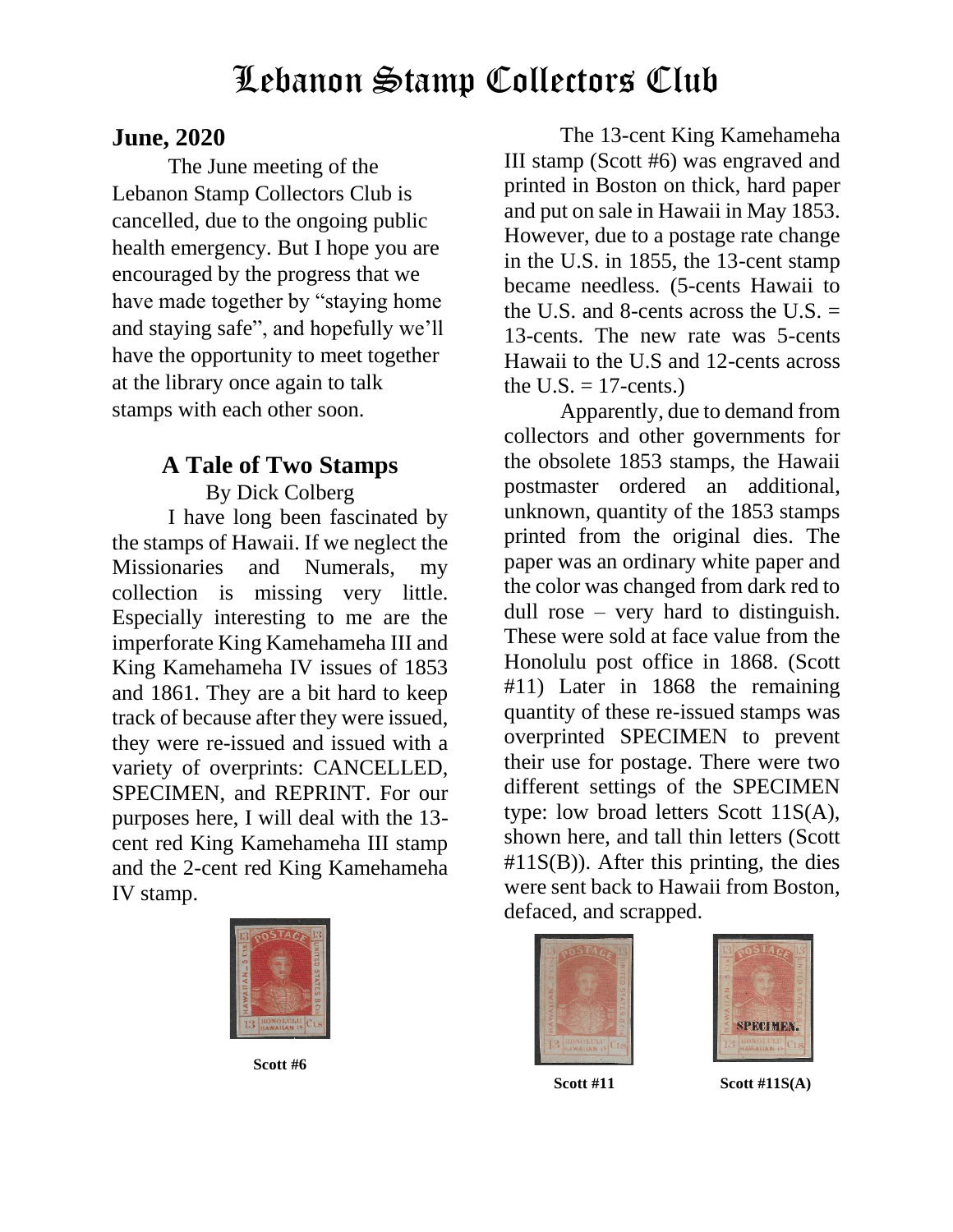The Hawaii post office must have liked the additional revenue from selling obsolete stamps because in late 1887 the Hawaii postmaster general resurrected the 1853 dies and sent them, along with a couple of sheets of the stamps, to the American Bank Note Company in New York with an order to refurbish the dies and print 10,000 of each of the stamps.



#### **Scott #11R**

These new stamps, now called reprints, were on sale in 1889. (Scott #11R) There are a couple of distinguishing marks that make identification of the reprints easy. In 1892 the remainders of this printing were overprinted SPECIMEN. (Scott 11RS) Total quantity sold of 11R and 11RS was 1,696.

There exists a 13-cent stamp from this issue with a manuscript 5 in black ink. This was a provisional use owing to the lack of 5-cent stamps and the 13-cent stamp being obsolete and in excess. Its valid existence is in doubt; and it is pricey!



**Scott #28**

The 2-cent red King Kamehameha IV stamp was issued in 1861. The first, lithographed, version of this stamp was printed on horizontally laid paper and issued in 1861. These stamps were also printed in Boston. (Scott #27) At the same time, this stamp was also printed on vertically laid paper. (Scott #28) These two stamps are seen in two different colors: pale rose (1861) and carmine rose (1863).

Again, for revenue purposes, it was desired to have more stamps to sell to collectors. However, the lithographic stone had been cleared of its design, so an engraving plate was prepared. These stamps were printed on thin wove paper in 1869 and are called re-issues. (Scott #29) As there was already a 2-cent perforated stamp available for postage purposes, this stamp was not sold for postage. Sometime after these stamps went on sale, in 1869, the unused stock was overprinted CANCELLED. (Scott #29S)





**Scott #29 Scott #29S**

In 1885, again needing more 2 cent stamps for collectors, the postmaster general wanted to order more stamps. But, neither the lithographic stone for the 1861 stamps nor the engraving plate for the 1869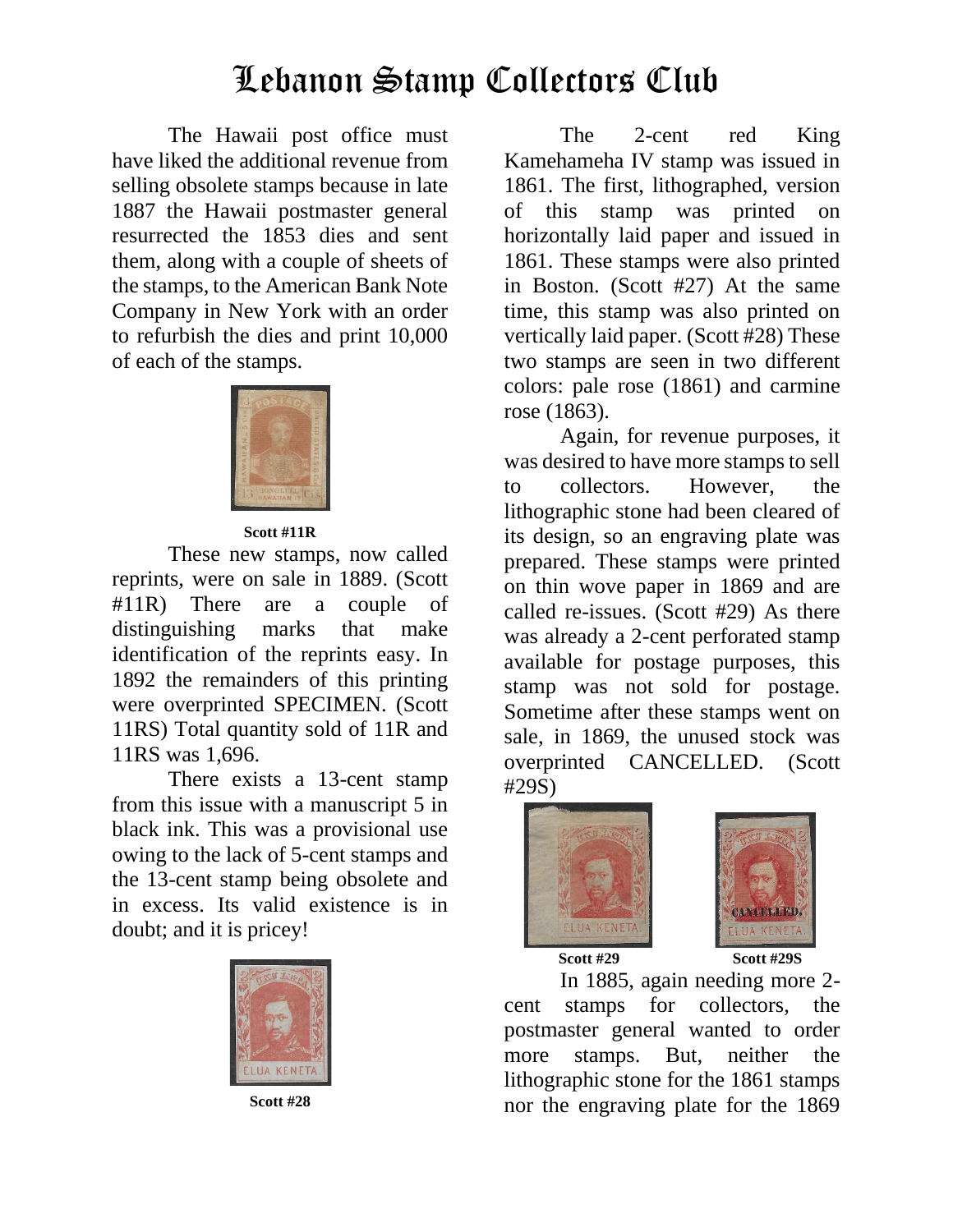stamps could be found. So the postmaster general sent a single 2-cent stamp and these instructions to the American Bank Note Company in New York: "The engraving, paper, colour of ink, printing and gumming to be as perfect an imitation of the original issue as it is possible to make it". The order was for 10,000 stamps; 5,000 of which were to be overprinted SPECIMEN. (Scott #50 and #50S)





**Scott #50 Scott #50S**

 In 1887, the Hawaii postmaster found the original litho stone for the 1861/63 stamps and the engraving plate for the 1869 issue. He sent the engraving plate back to the American Bank Note Company with instructions to "restore" it and make a new plate from it. 37,500 stamps were printed from this "new" plate. 7,500 in 1889 and 30,000 a year later in 1890. (Scott #51)



 **Scott #51 Scott #51S** In 1892, under yet another new postmaster, the remaining stock of these stamps was overprinted REPRINT. (Scott #51S) On January

28, 1897 all remaining stock was burned.

So, I guess I bought into the Hawaii postmaster's scheme to get collectors to buy Hawaii's stamps! Say Good Night, Gracie!

#### **Everyone wants to be #1**

And everyone wants to have the #1 of their favorite country in their collection. This blog post from Delcampe, which was also shared by Dick, talks about some famous first stamps . . .

#### **Do you know the first stamps of these 10 Countries? Written By Heloise March 27, 2020**

It is likely that many of our readers who are lovers of classical philately can answer this question without the slightest doubt, but a little revision can always be useful. So let's rediscover the  $N^{\circ}$ 1 of these countries according to [the Yvert and Tellier catalogue.](https://blog.delcampe.net/wp-content/uploads/2020/05/vitoria-comp-3-scaled.jpg)

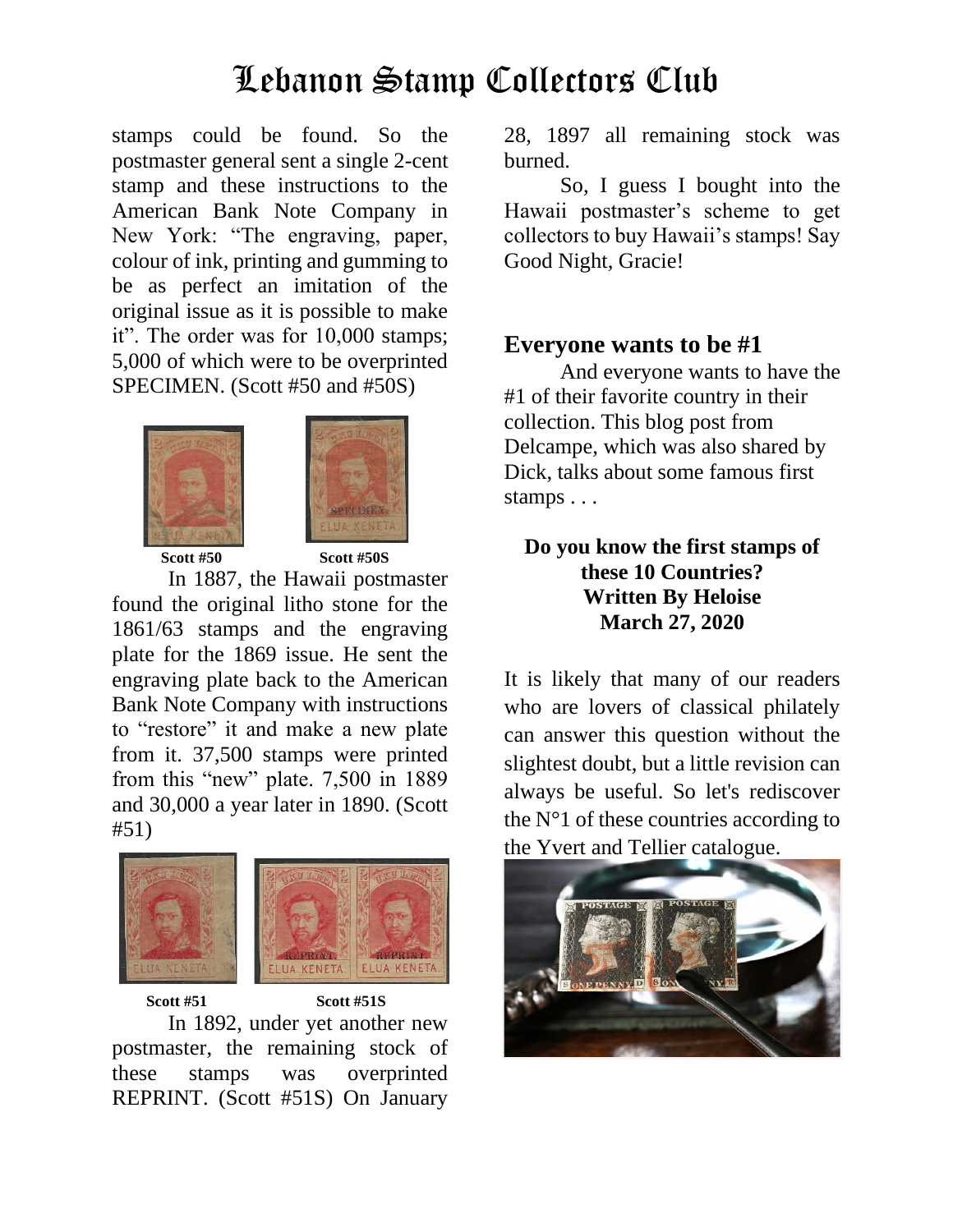

[T](https://blog.delcampe.net/wp-content/uploads/2020/03/France-20c-ok.jpg)he first stamp of France, which is Republic since 1789, bears the face of the goddess Ceres although the official name of the stamp is "Republic". The stamp n°1 of the Yvert et Tellier catalogue is the 10c bistre with the effigy of Ceres. It was issued in 1850, which is special because the first stamp issued is listed as  $N^{\circ}3$ . It is the 20c bearing the same face of Ceres.



**[S](https://blog.delcampe.net/wp-content/uploads/2020/03/Espagne-ok.jpg)pain:** The first Spanish stamp dates back to 1850, it depicts Queen Isabella II in profile in white on a black background. This stamp has a face value of 6c and is part of a series of 5 stamps (other values : 12c lilac, 5r red-brown, 6r blue, 10r light green).



**ONE PENNXE Great Britain:** Not knowing about the One Penny black of

Great Britain issued in 1840 is unforgivable as it is simply the first stamp issued in the world. Bearing the face of Queen Victoria in white on a black background, it is by its small crown watermark which differentiates it from the 1864 reprints. The 2p blue was issued at the same time.



[I](https://blog.delcampe.net/wp-content/uploads/2020/03/Luxembourg-ok.jpg)n Luxembourg, the first stamp issued is in the effigy of William III in profile in medallion on a brown-black background. It dates from 1852 and is part of a series of 2 stamps (the other value is 1s brownred). In order to differentiate these first stamps from the following print, the [watermark of th](https://blog.delcampe.net/wp-content/uploads/2020/03/suisse-fed-ok.jpg)e first issue is a W.



The first Swiss stamp comes from the canton of Geneva. It is a double 2\*5c stamp printed in black on a green background with the inscription "Port Cantonal" on the top. It bears the coat of arms of the Canton of Geneva. However, it was not until 1850 that the first stamp valid for the whole of Switzerland was issued.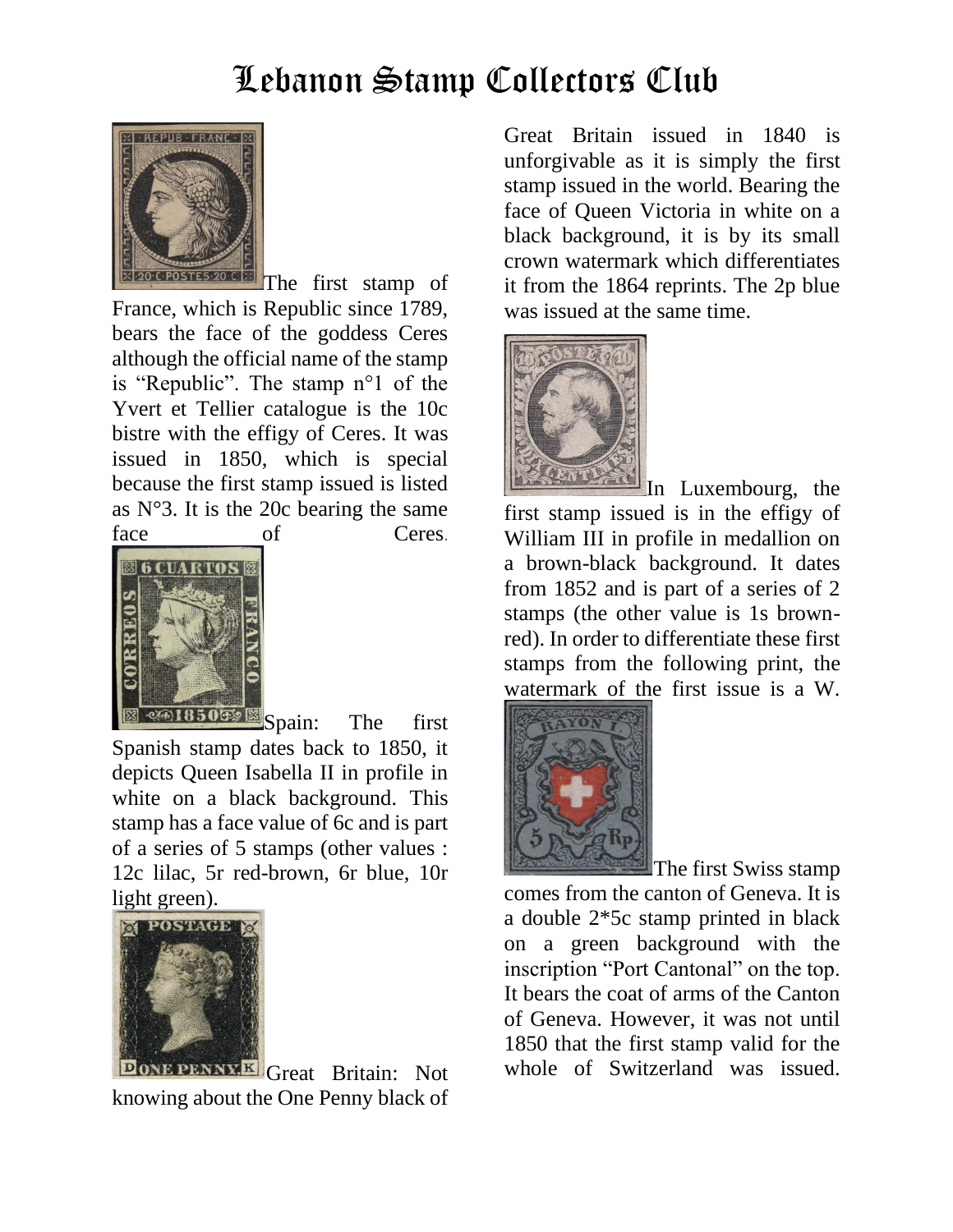

The first stamp of the former Italian States before unification was a series of 5 stamps of Lombardy-Venetia issued in 1850. When Italy became recognisable an independent nation in 1861, 4 stamps of the 4th issue of the Kingdom of Sardinia were first used, perforating them. It was not until 1863 that the first stamp bearing the word "Italian" appeared, a 15c stamp with the effigy of Victor-Emmanuel II.



stamp is bearing the effigy of Leopold I. It is the Epaulettes issue which includes a set of two stamps, the 10c brown and the 20c blue. The first one is the 10c stamp issued in 1849. There are many different shades of this [stamp.](https://blog.delcampe.net/wp-content/uploads/2020/03/allemagne-ok.jpg)



As for Switzerland, the first German stamps were local stamps. The first Empire stamp dates from 1872. With a face value of  $\frac{1}{4}$ groschen it bears an embossed eagle in a medallion which is printed in purple.



The first stamps of the United States were first of all local stamps including the famous Blue Boy of Alexandria. We have to wait until 1847 for the first general issue: the first stamp of 5c with the effigy of Benjamin Franklin. It is part of a series of two stamps, the other bearing the face of George Washington and with a [face value](https://blog.delcampe.net/wp-content/uploads/2020/03/Pays-Bas-ok.jpg) of 10c.



In the Netherlands, the first stamp issued is in the effigy of William III in profile, as a medallion on a blue background. Its face value is 5c. It dates from 1852 and is part of a set of three stamps (the other values : 10c carmine rose, 15c orange).

You don't have all these numbers 1 yet? Get these stamps on [Delcampe!](https://www.delcampe.net/en_GB/collectables/stamps/?utm_source=newsletter&utm_medium=blog&utm_content=2020_05_premiers%20timbres_EN)

[https://blog.delcampe.net/en/do-you](https://blog.delcampe.net/en/do-you-know-the-first-stamps-of-these-10-countries/?utm_source=newsletter_auto&utm_medium=email)[know-the-first-stamps-of-these-10-](https://blog.delcampe.net/en/do-you-know-the-first-stamps-of-these-10-countries/?utm_source=newsletter_auto&utm_medium=email)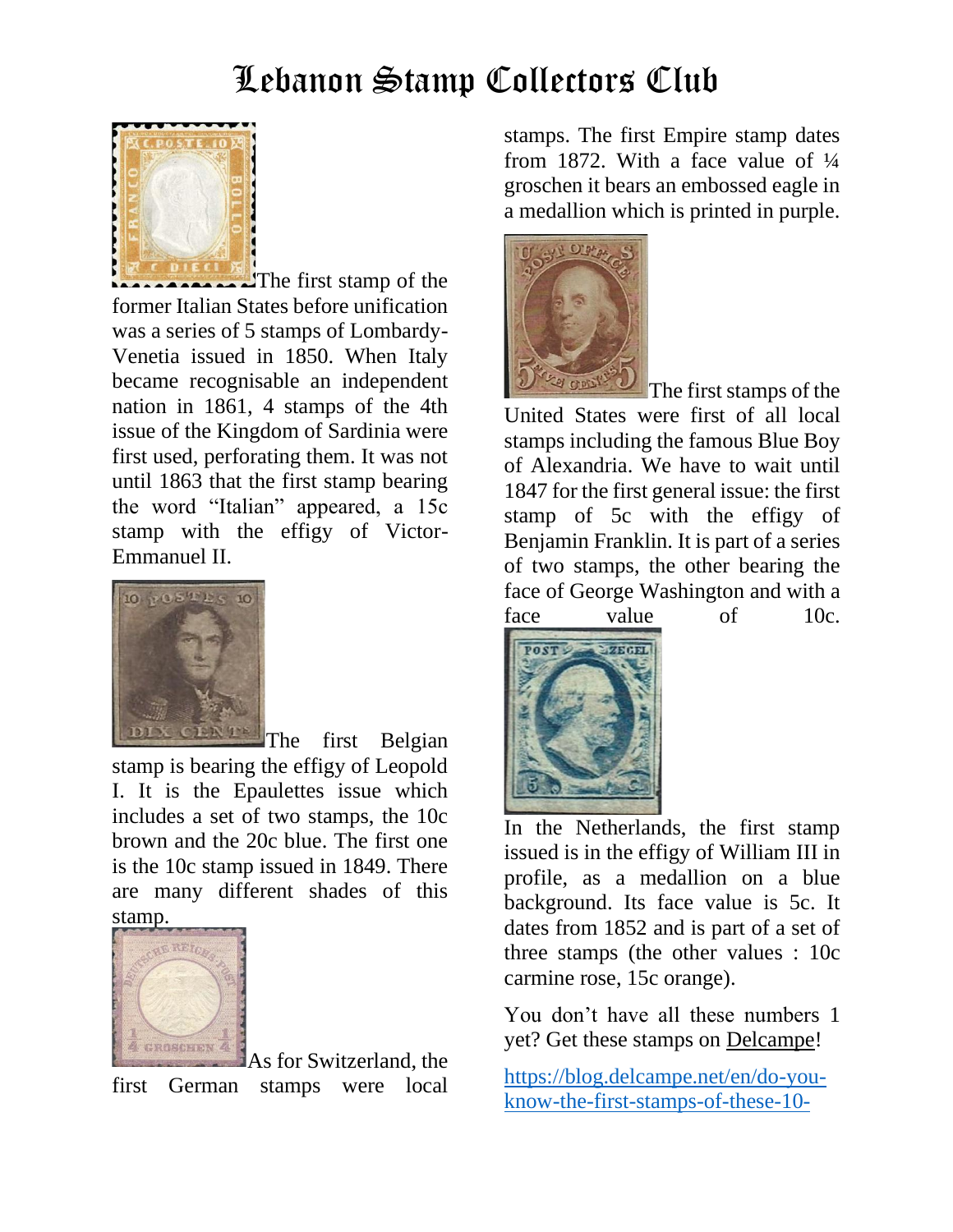[countries/?utm\\_source=newsletter\\_au](https://blog.delcampe.net/en/do-you-know-the-first-stamps-of-these-10-countries/?utm_source=newsletter_auto&utm_medium=email) [to&utm\\_medium=email](https://blog.delcampe.net/en/do-you-know-the-first-stamps-of-these-10-countries/?utm_source=newsletter_auto&utm_medium=email)

#### **Do You Miss Baseball?**

If you do, I'm sure you were delighted when you opened your mailbox and found your June issue of the *American Philatelist*. Baseball is the theme this month, and while owners and players are still negotiating a way to salvage a shortened season, we're compelled to entertain ourselves by remembering past diamond glories. Our hobby provides one way that we can do that.

In the article featuring the librarian at the Baseball Hall of Fame in Cooperstown, who is also a stamp collector, he mentioned a former major leaguer named Forrest "Spook" Jacobs, whose personal stamp collection, which he titled "Mail it Home", was displayed at the hall in Cooperstown in 2008. I looked up Mr. Jacobs, and found out that he was a resident of Delaware. He passed away in 2011 in Milford, which is where my family and I are accustomed to stopping for lunch at Grotto Pizza on our way down to the seashore. While his time in the majors was short, you can find him on a Topps baseball card every year from 1954 – 1956 (the design each year was different, but they used the same picture of him for each card, which was typical for the time).

I know of one other former major leaguer who is a big stamp

collector. His name is Hy Cohen, and he was a young man from Brooklyn who had a "cup of coffee" in the big leagues, pitching 17 innings for the Chicago Cubs in the spring of 1955. I have a "government post card" he signed in my collection. While he wasn't in the big leagues long enough to be on his own bubble gum card, you can pick up a modern card for Mr. Cohen from the popular Jewish Major Leaguers set, which was issued by the American Jewish Historical Society in 2003.



#### **Creating Postal Souvenirs**

I once mailed a letter from Rehoboth Beach just to see what postmark it would have on it when it got back to my mailbox, but I generally haven't been a collector of my own covers. As I was mowing the lawn the Sunday before Memorial Day weekend, I was thinking about the operating problems that the postal service is currently facing, which their employees must endure on top of the scary health situation that we have all